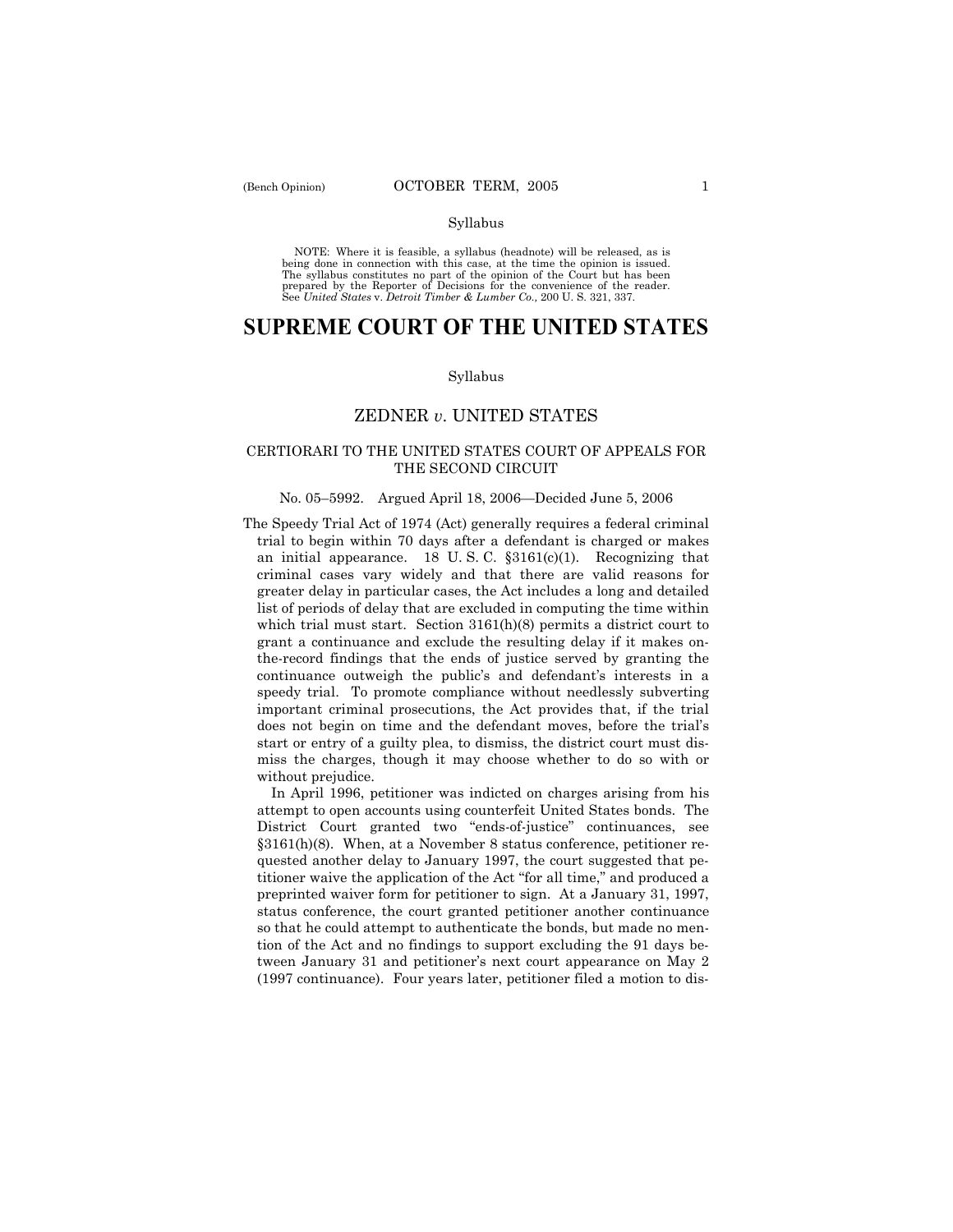miss the indictment for failure to comply with the Act, which the District Court denied based on the waiver "for all time." In a 2003 trial, petitioner was convicted. The Second Circuit affirmed. Acknowledging that a defendant's waiver of rights under the Act may be ineffective because of the public interest served by compliance with the Act, the court found an exception for situations when the defendant causes or contributes to the delay. It also suggested that the District Court could have properly excluded the 91-day period based on the ends of justice, given the case's complexity and the defense's request for additional time to prepare.

*Held:* 

 1. Because a defendant may not prospectively waive the application of the Act, petitioner's waiver "for all time" was ineffective. Pp.  $9-12$ .

 (a) The Act comprehensively regulates the time within which a trial must begin. Section 3161(h), which details numerous categories of delay that are not counted in applying the Act's deadlines, conspicuously has no provision excluding periods of delay during which a defendant waives the Act's application. It is apparent from the Act's terms that this was a considered omission. Instead of allowing defendants to opt out, the Act demands that continuances fit within one of ß3161(h)ís specific exclusions. In deciding whether to grant an ends-of-justice continuance, a court must consider a defendant's need for "reasonable time to obtain counsel," "continuity of counsel," and "effective preparation" of counsel.  $\S 3161(h)(8)(B)(iv)$ . If a defendant could simply waive the Act's application in order to secure more time, no defendant would ever need to put such considerations before the court under the rubric of an ends-of-justice exclusion. The Act's purposes also cut against exclusion on the grounds of mere consent or waiver. Were the Act solely designed to protect a defendant's right to a speedy trial, such an application might make sense, but the Act was also designed with the public interest firmly in mind. This interpretation is entirely in accord with the Act's legislative history. Pp. 9-11.

(b) This Court rejects the District Court's reliance on  $\S 3162(a)(2)$ , which provides that a defendant whose trial does not begin on time is deemed to have waived the right to move for dismissal if that motion is not filed prior to trial or entry of a guilty plea. That section makes no mention of prospective waivers, and there is no reason to think that Congress wanted to treat prospective and retrospective waivers similarly. Allowing prospective waivers would seriously undermine the Act because, in many cases, the prosecution, defense, and court would all like to opt out, to the detriment of the public interest. Section  $3162(a)(2)$ 's retrospective waiver does not pose a comparable danger. Because the prosecution and court cannot know until the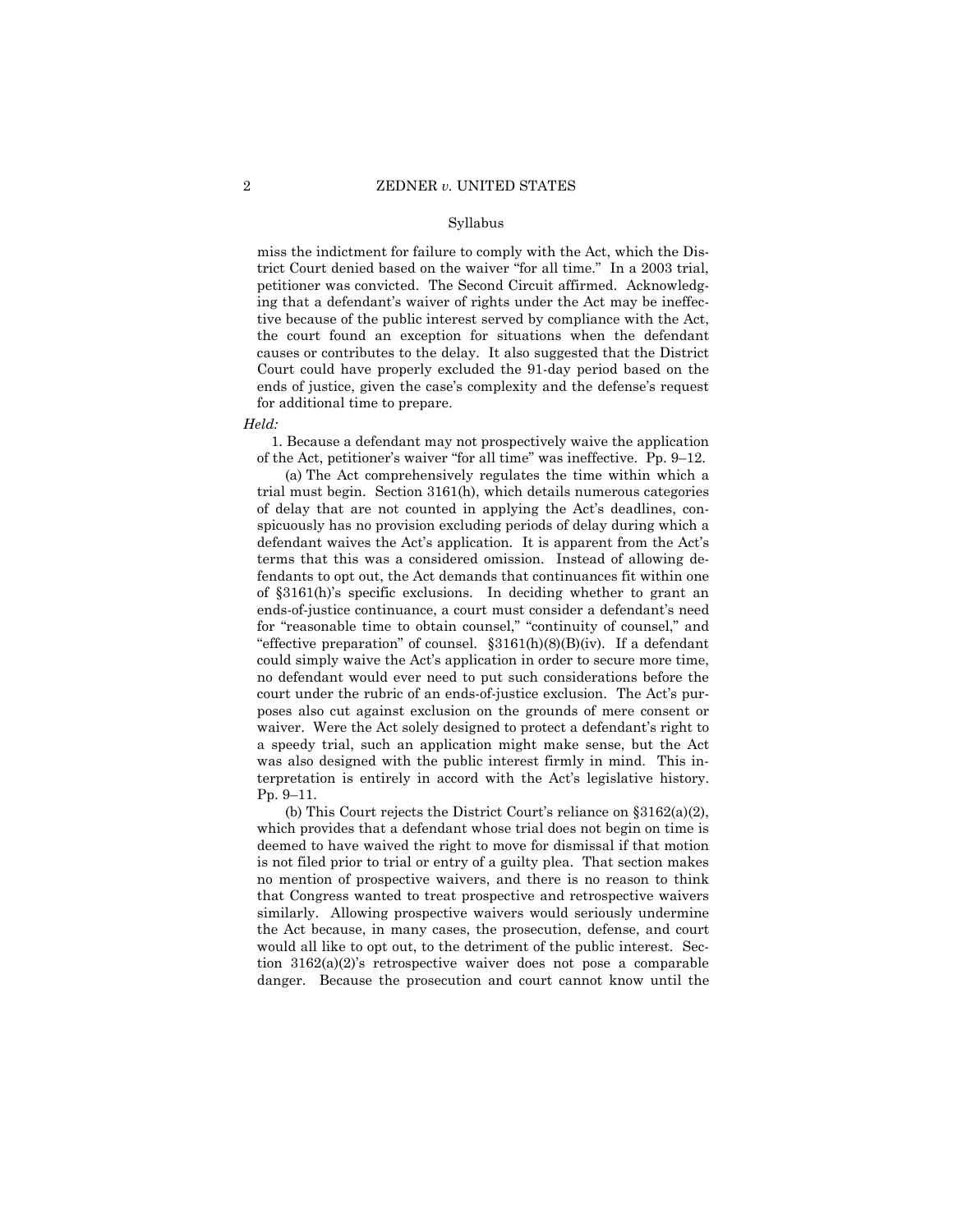trial starts or the guilty plea is entered whether the defendant will forgo moving to dismiss, they retain a strong incentive to make sure the trial begins on time. Pp.  $11-12$ .

 2. Petitioner is not estopped from challenging the excludability under the Act of the 1997 continuance. Factors that "typically inform" the decision whether to apply the [estoppel] doctrine in a particular case" include (1) whether "a party's later position [is] clearly inconsistent with its earlier position";  $(2)$  "whether the party has succeeded in persuading a court to accept that . . . earlier positionî; and (3) "whether the party seeking to assert an inconsistent position would derive an unfair advantage or impose an unfair detriment on the opposing party if not estopped.î *New Hampshire* v. *Maine,* 532 U. S. 742, 750–751. None of the three possible "positions" taken by petitioner gives rise to an estoppel. First, recognizing an estoppel based on petitioner's promise not to move for dismissal under  $\S 3162(a)(2)$ would entirely swallow the Act's no-waiver policy. Second, petitioner's (mistaken) agreement that waivers are enforceable does not provide a ground for estoppel because petitioner did not "succee[d] in persuadingî the District Court to accept the validity of prospective waivers. On the contrary, the District Court requested the waiver and produced the form for petitioner to sign. Even if the other factors favor estoppel, they do not predominate. Finally, petitioner's representation at the January 31 status conference that a continuance was needed to gather evidence of the bonds' authenticity does not support estoppel because that position was not "clearly inconsistent" with the position that he now takes in seeking dismissal, *i.e.,* that delay from that continuance was not excluded under the Act. Nothing in the discussion at the conference suggests that the question presented by the continuance request was viewed as anything other than a casemanagement question laying entirely within the District Court's discretion. Pp.  $12-15$ .

 3. When a district court makes no findings on the record to support a ß3161(h)(8) continuance, harmless-error review is not appropriate. The Government argues that an express finding need not be entered contemporaneously and could be supplied on remand. But the Act requires express findings, see  $$3161(h)(8)(A)$ , and at the very least implies that those findings must be put on the record by the time the district court rules on the motion to dismiss. Because the District Court made no such express findings, the 1997 continuance is not excluded from the speedy trial clock. This error is not subject to harmless-error review. Harmless-error review under Federal Rule of Criminal Procedure 52(a) presumptively applies to *<sup><i>all*</sup> errors where</sup> a proper objection is made,î *Neder* v. *United States,* 527 U. S. 1, 7, but strong support for an implied repeal of Rule 52(a) in this context